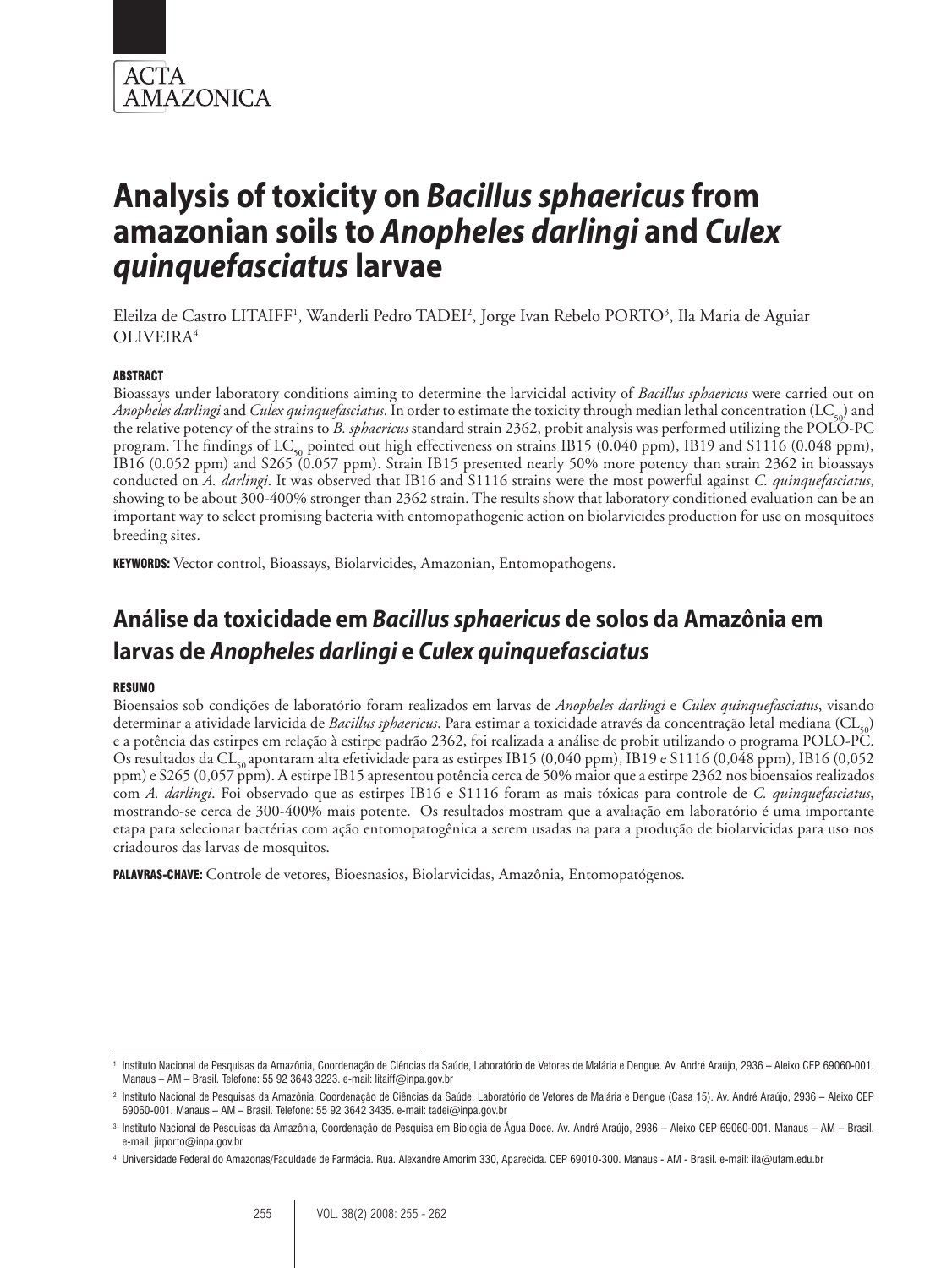

# **INTRODUCTION**

The intensive use of chemical products for controlling insects down through the years has confirmed their negative impact on the environment. This can be observed by the seriously damaged natural conditions as well as by the increased resistance to these products by insect populations (Tadei, 2001). In compensation, the use of entomopathogenic bacteria has been consolidating itself as a feasible alternative for the integrated control of vectors (Becker, 2003; Tadei & Rodrigues, 2002).

A program on biological control of mosquitoes, virulence prospecting and evaluation of new isolates around the world is one of the most important steps taken to determine their effect on target populations, and thereby selecting the most promising ones for producing biological insecticides.

In Brazil, investigating activities carried out with *Bacillus sphaericus* in several regions of the country has made the discovery of high toxicity bearing strains possible (Schenkel *et al*., 1992; Vilarinhos *et al.*, 1996; Rodrigues *et al*., 1999; Litaiff, 2002; Silva *et al*., 2002). Nevertheless, there is little information regarding the effects of Amazonian strains on vector-borne diseases, such as malaria which represents a severe problem in the region, with a yearly average of about 500,000 cases, accounting for 99.7% of those registered in Brazil (FUNASA/DIVEP/SISMAL). Hence, this study aims to evaluate the toxicity of *B. sphaericus* in several Amazonian locations on *Anopheles darlingi* and *Culex quinquefasciatus* larvae*,* to establish dose–response lines against susceptible vector species, to select the most powerful ones as biological control agents, and to contribute towards implementing a strategy for controlling vectors in the region.

#### **MATERIAL AND METHODS**

The isolation of *B. sphaericus* was performed according to the World Health Organization (2005) from soil samples collected in different localities in Amazonia (Table 1). Soil samples were mixed in NaCl (0.85%) solution and submitted to thermal shock (80°C, 12 min; ice, 5 min). Aliquots of the solution were placed on plates in a nutrient agar medium (meat extract 3 g.l<sup>-1</sup>, peptone 5 g.l<sup>-1</sup>, and agar 15 g.l<sup>-1</sup>) and incubated at 30°C for 48 h. Colonies were identified by morphology of spores and by observation on a phase contrast light microscope. Later, the cultures of 10<sup>8</sup> spores. ml<sup>-1</sup>, obtained on standardized growth on NYSM medium (Myers & Yousten, 1978), were lyophilised before use in the bioassays. Strains from the remaining states in Northern Brazil were provided by the CENARGEN/EMBRAPA culture collection, including the 2362 strain (Weiser, 1984) which was used as standard.

| <b>Table 1 - Bacillus sphaericus strains isolated from soil samples of diverse</b> |  |  |  |  |
|------------------------------------------------------------------------------------|--|--|--|--|
| localities of Amazonia.                                                            |  |  |  |  |

| <b>Strain</b>    | Provenance                  | Origin         |
|------------------|-----------------------------|----------------|
| <b>IB05</b>      | Tarumãzinho - Manaus, AM    |                |
| IB <sub>07</sub> | Janauarilândia - Manaus, AM | 1              |
| <b>IB08</b>      | Coari, AM                   | 1              |
| <b>IB09</b>      | Coari, AM                   | 1              |
| <b>IB10</b>      | Tupé - Manaus, AM           | 1              |
| <b>IB11</b>      | Presidente Figueiredo, AM   | 1              |
| <b>IB12</b>      | Brasileirinho - Manaus, AM  | 1              |
| <b>IB15</b>      | Janauarilândia - Manaus, AM | 1              |
| <b>IB16</b>      | Tarumã - Manaus, AM         | 1              |
| <b>IB17</b>      | Puraquequara - Manaus, AM   | 1              |
| IB <sub>18</sub> | Presidente Figueiredo, AM   | 1              |
| <b>IB19</b>      | Tarumanzinho - Manaus, AM   | $\mathbf{1}$   |
| S265             | Belém, PA                   | 2              |
| S323             | Boa Vista, RR               | $\overline{2}$ |
| S579             | Boa Vista, RR               | $\overline{2}$ |
| S589             | Boa Vista, RR               | $\overline{2}$ |
| S594             | Boa Vista, RR               | 2              |
| S662             | Lagoa Cacoal Grande, PA     | $\mathfrak{p}$ |
| S841             | Belém, PA                   | 2              |
| S1116            | Itaubal, AP                 | $\overline{2}$ |
| 2362*            | Nigéria                     | 3              |

1 Isolated on Malaria and Dengue Laboratory.

2 Provided by the CENARGEN/EMBRAPA.

3 Provided by Institute Pasteur. \*Standard strain

Twenty strains of *B. sphaericus* was tested on the third instar *A. darlingi* and *C. quinquefasciatus* larvae cultivated at  $26 \pm 2$ °C, relative humidity above 85% and photoperiod of 12L:12D according to Scarpassa & Tadei (1990).

Bioassays were carried out by testing seven doses: 1.00 ppm, 0.50 ppm 0.25 ppm, 0.12 ppm, 0.06 ppm 0,02 ppm and 0.01 ppm, obtained from successive dilutions of stock solution of lyophilised *Bacillus* culture according WHO guidelines (WHO, 2005). In each dose, five replicates of plastic cups were set up containing distilled water, 20 late third instar larvae and bacteria doses. In each cup was added 1 ml of food (1 g of fish flour and 8 g of liver flour diluted on 1000 ml of destiled water). The final volume in each cup was 100 ml.

Control groups were set up under the same conditions, but without spores application. Bioassays were performed in three replications on different days, totalling 2,100 larvae per strain. Monitoring was conducted at 24 and 48 h intervals following the *Bacillus* application, when readings of live and dead larvae were made. The bioassays were held at  $26 \pm 2^{\circ}C$ , and a photoperiod of 12L:12D (Dulmage *et al*., 1990). Bioassays, where the control group showed mortality between 5-10%, were corrected by the Abbott formula (Finney, 1971)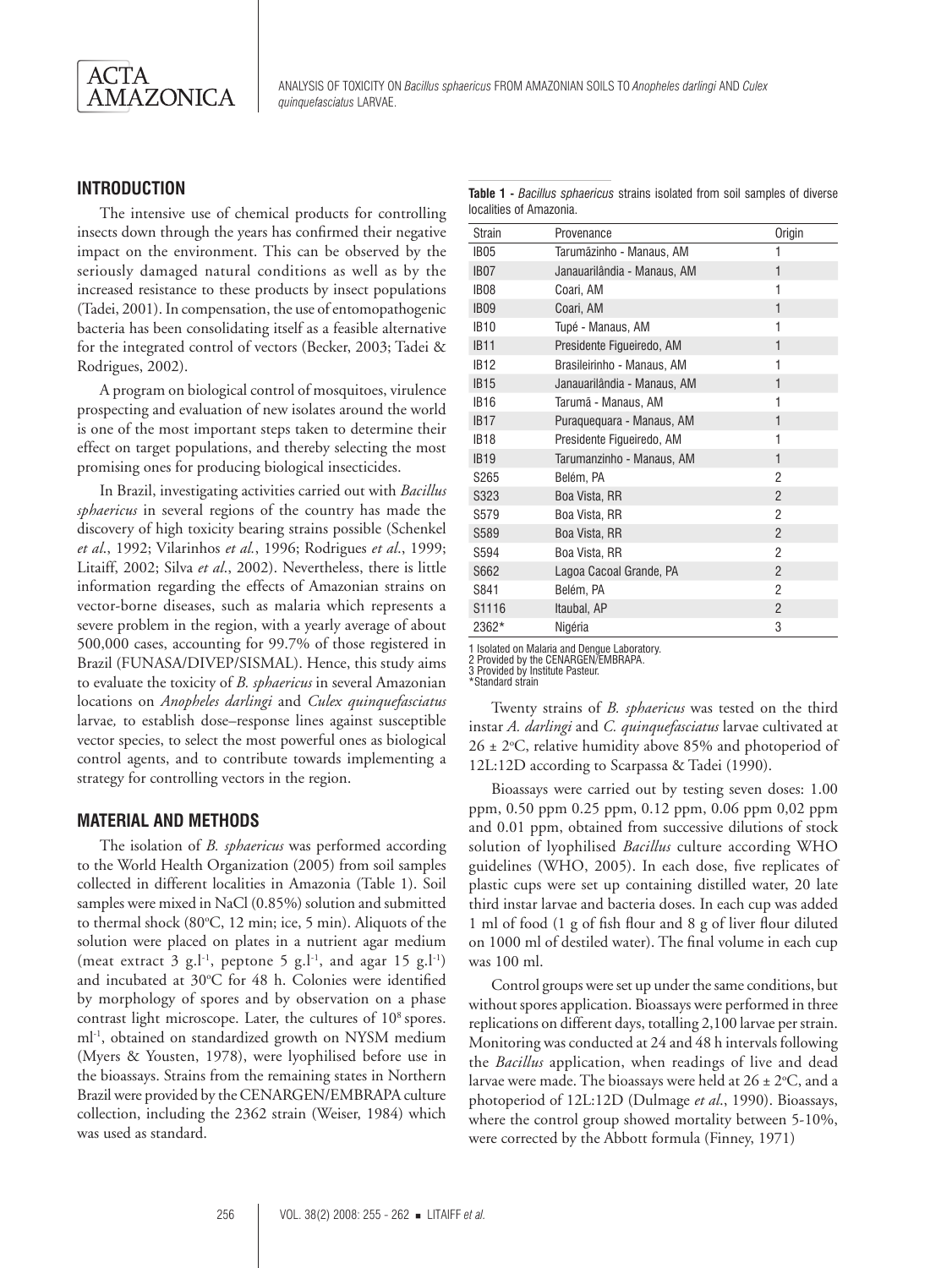

Mortality data was analysed if variance (ANOVA) and average mortality rates in the three bioassays, including the control group, were compared by Tukey's test at 0.05 probability level. Mean lethal concentrations (LC50) at 95% confidence intervals and relative potency to standard strain 2362 were obtained through the Probit analysis (Finney, 1971), utilising the POLO-PC program (LeOra Software), which tests the linearity of dose responses and estimates slopes.

#### **RESULTS**

Twenty *B. sphaericus* strains were studied: twelve strains isolated in soil samples from the state of Amazonas, eight strains were provided by the CENARGEN/EMBRAPA from the entomopathogenic collection. As standard strain, was used the *B. sphaericus* 2362.

Overall, 100,800 larvae were used in bioassays with *A. darlingi* and *C. quinquefasciatus*, with nearly 90% of the larvae mortality occurring within 24 h. The highest susceptibility was found in *C. quinquefasciatus*, with larvae mortality variance at 24 h (F = 316.47; P < 0.001) and 48 h (F = 299.58; P < 0.001). Strains IB15, S1116, IB19 (average of 65.8 %) presented the highest mortality percentiles in *A. darlingi* larvae and strains IB16, S265, S1116, IB10, IB15, IB12, S594, IB19, S580, and IB08 (74.4 %) in *C. quinquefasciatus,* considering the 24 h reading*.* In 48 h, IB15, IB19, and S1116 (69.0 %) strains were the most powerful in the bioassays with *A. darlingi* and

IB16, S1116, S265, and IB10 (82.8 %) in the bioassays with *C. quinquefasciatus* (Table 2).

These findings are reflected in the  $LC_{50}$  values with confidence interval at 95% (Table 3). The 24 h reading was considered for the analysis on account of its high mortality index (>90%). With *A. darlingi* the greatest effectiveness was found in IB15 with 0.040 ppm (0.034-0.047), which was statically significant; S1116 and IB19, 0.048 ppm (0.039- 0.069); in IB16, 0.052 ppm (0.045-0.060); and S265, 0.057 ppm (0.051-0.064), however, with no statistically significant difference for the findings with 2362, 0.057 ppm (0.047- 0.069). Lower effect was found in IB18, 0.864 ppm (0.625- 1.312); IB12, 0.617 ppm (0.527-0.737); and S579, 0.524ppm (0.453-0.616). In the bioassays with *C. quinquefasciatus,* the most effective strains were IB16, 0.014 ppm (0.012-0.016); S1116, 0.016 ppm (0.014-0.018); S265, 0.017 ppm (0.014-0.019) IB10 and IB19, 0.018 ppm (0.014-0.022); IB12, 0.024 ppm (0.021-0.072); and IB15, 0.025 ppm (0.020- 0.030). We were able to reach LC50 of 0.065 ppm (0.059- 0.072) with the standard strain 2362. this comparison among larvae mortality relative to 2362 strain to *A. darlingi* and LC<sub>50</sub> values is summarized on Figure 1.

As for standard strain 2362, four of the examined isolates presented greater relative potency in bioassays with *A. darlingi*: IB15 (1.515), S1116 (1.244) and IB19 (1.238), IB16 (1.156). With *C. quinquefasciatus*, higher potency was ascertained in 17 isolates, while IB16, S1116, S265, and IB19 were about three to four times superior (Table 4).



Bacillus sphaericus STRAIN

**Figure 1 -** Median lethal concentration and mortality of third instar larvae of *Anopheles darlingi* obtained from bioassays carried out with *Bacillus sphaericus* strains. (Equal letters do not differ statistically between each other  $P < 0.05$ ).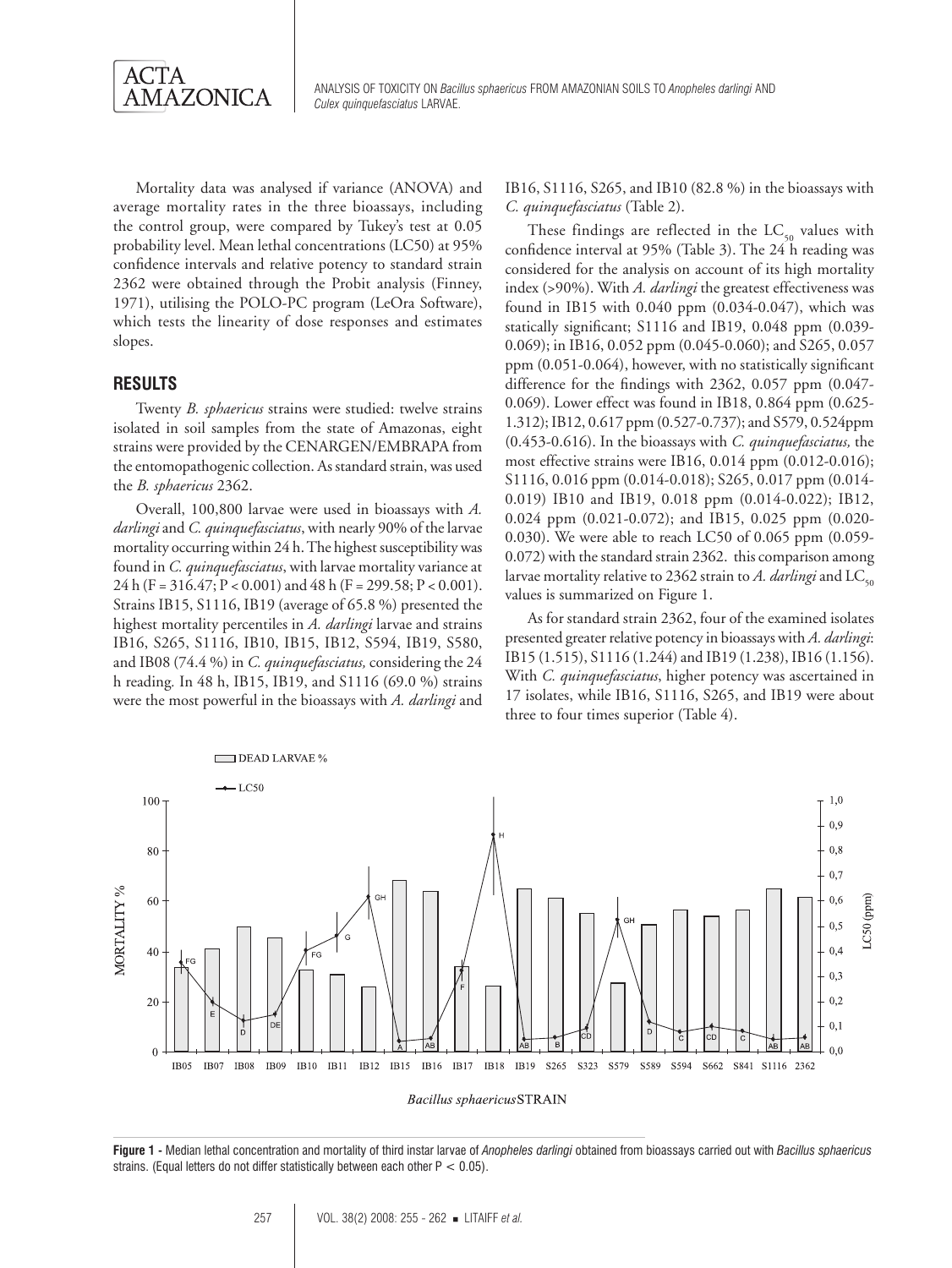Analysis of toxicity on *Bacillus sphaericus* from amazonian soils to *Anopheles darlingi* and *Culex quinquefasciatus* larvae.

|  |  |  | Table 2 - Mean mortality $(\pm$ SD) of late third instar larvae obtained from bioassays with Bacillus sphaericus. |  |  |
|--|--|--|-------------------------------------------------------------------------------------------------------------------|--|--|
|--|--|--|-------------------------------------------------------------------------------------------------------------------|--|--|

| Strain           |                       | 24h                    | 48 h                        |                        |  |
|------------------|-----------------------|------------------------|-----------------------------|------------------------|--|
|                  | Anopheles darlingi    | Culex quinquefasciatus | Anopheles darlingi          | Culex quinquefasciatus |  |
| IB <sub>15</sub> | 68.09 $\pm$ 1.98 aCD  | $74.95 \pm 3.41$ bB    | $70.71 \pm 1.51$ aBC        | $77.90 \pm 0.22$ bB    |  |
| S1116            | 65.04 $\pm$ 0.46 aCD  | $81.19 \pm 8.67$ aAB   | 68.01 $\pm$ 1.75 abC        | $83.72 \pm 1.45$ abA   |  |
| <b>IB19</b>      | 64.95 $\pm$ 0.22 aCD  | 78.38 $\pm$ 1.54 abAB  | 68.19 $\pm$ 1.25 abC        | $81.85 \pm 1.03$ bAB   |  |
| <b>IB16</b>      | 64.00 $\pm$ 0.50 abCD | $82.38 \pm 1.90$ aA    | 66.33 $\pm$ 1.51 abCD       | $84.67 \pm 1.80$ aA    |  |
| S265             | 61.19 $\pm$ 0,46 bD   | $80.14 \pm 1.00$ aAB   | 64.38 $\pm$ 1.68 bCD        | $82.81 \pm 2.80$ abA   |  |
| S841             | $56.57 \pm 0.14$ cDE  | 61.43 $\pm$ 0.50 dD    | 60.95 $\pm$ 1.08 bcCD       | 64.81 $\pm$ 0.87 dCD   |  |
| S594             | $56.37 \pm 1.30$ cDE  | 66.00 $\pm$ 0.55 cdCD  | 59.67 $\pm$ 2.41 bcD        | 68.29 $\pm$ 0.14 cdC   |  |
| S323             | $55.09 \pm 1.05$ cDE  | 72.19 $\pm$ 2.49 bcBC  | 58.71 $\pm$ 5.15 bcD        | $74.29 \pm 0.85$ bcBC  |  |
| S662             | $53.81 \pm 1.11$ cE   | $59.72 \pm 1.41$ dD    | $56.90 \pm 1.66 \text{ cD}$ | 64.38 $\pm$ 1.46 dCD   |  |
| S589             | $50.47 \pm 1.41$ dE   | 69.81 $\pm$ 1.39 bcBC  | 53.62 $\pm$ 1.43 cdDE       | 74.09 $\pm$ 3.43 bcBC  |  |
| IB <sub>08</sub> | 49.80 $\pm$ 2.11 dE   | 68.24 $\pm$ 0.58 cC    | 54.00 $\pm$ 0.94 cdDE       | $73.76 \pm 1.36$ cBC   |  |
| <b>IB09</b>      | $45.52 \pm 0.22$ eE   | 63.76 $\pm$ 1.20 cdCD  | 48.76 $\pm$ 0.91 dE         | 67.24 $\pm$ 0.79 cdC   |  |
| IB <sub>07</sub> | $41.04 \pm 1.15$ fF   | 62.14 $\pm$ 1.68 dD    | $45.10 \pm 1.30$ deE        | 68.57 $\pm$ 1.21 cdC   |  |
| IB <sub>17</sub> | $34.04 \pm 1.05$ gF   | 22.38 $\pm$ 0.46 gH    | $39.47 \pm 1.66$ eEF        | $26.43 \pm 1.75$ fGH   |  |
| IB <sub>05</sub> | 33.28 $\pm$ 0.57 gF   | 61.00 $\pm$ 1.31 dD    | 39.10 $\pm$ 1.56 eEF        | 67.33 $\pm$ 2.08 cdC   |  |
| <b>IB10</b>      | $32.62 \pm 1.30$ ghFG | 75.86 $\pm$ 0.93 abB   | $36.05 \pm 1.36$ eF         | $80.00 \pm 0.51$ abAB  |  |
| IB <sub>11</sub> | $30.60 \pm 0.54$ hG   | 54.14 $\pm$ 1.40 eE    | $33.72 \pm 0.62$ efF        | $59.90 \pm 2.70$ dD    |  |
| S579             | $27.28 \pm 1.25$ iGH  | $18.33 \pm 1.72$ gl    | 33.86 $\pm$ 2.62 efF        | $22.57 \pm 1.08$ fH    |  |
| IB <sub>18</sub> | 26.33 $\pm$ 0.95 iH   | $31.62 \pm 3.25$ fG    | $30.19 \pm 1.03$ fG         | $37.33 \pm 1.05$ eEF   |  |
| <b>IB12</b>      | $25.90 \pm 0.86$ iH   | 73,81 $\pm$ 0,42 bB    | $28.76 \pm 1.92$ fGH        | $77.90 \pm 0.73$ bB    |  |
| 2362             | 61.66 $\pm$ 0.30 bD   | $59.72 \pm 2.35$ dD    | 65.09 $\pm$ 1.46 abCD       | 63.66 $\pm$ 0.93 dCD   |  |
| Control          | $1.19 \pm 0.43$ gl    | $1.70 \pm 0.40$ gl     | $1.26 \pm 0.58$ gl          | $1.75 \pm 0.58$ gl     |  |

Each bioassay: 2,100 larvae tested per strain.<br>Means followed by the same letter are not significantly different (Tukey, P < 0.05). Capital letters, comparisons between the columns. Small letters, comparisons between lines

Isolates IB15, IB19 and S1116 were compared for their pathogenicity to 2362 strain, and the findings graphically represented in Figure 2(A-F). Stains IB15, IB16, S1116 show themselves to be more efficient than standard strains, and even more effective than IB19 and S1116. These last two presented the same toxicity as confirmed in the coinciding straight lines.

#### **DISCUSSION**

The high mortality rate of larvae within a time interval lower than 24 h observed on the tests with entomopathogenic bacteria, which is mainly observed in dipterous aquatic larvae, confirms one advantage from use of this bacteria in fast response time, namely when compared with terrestrial injurious insects.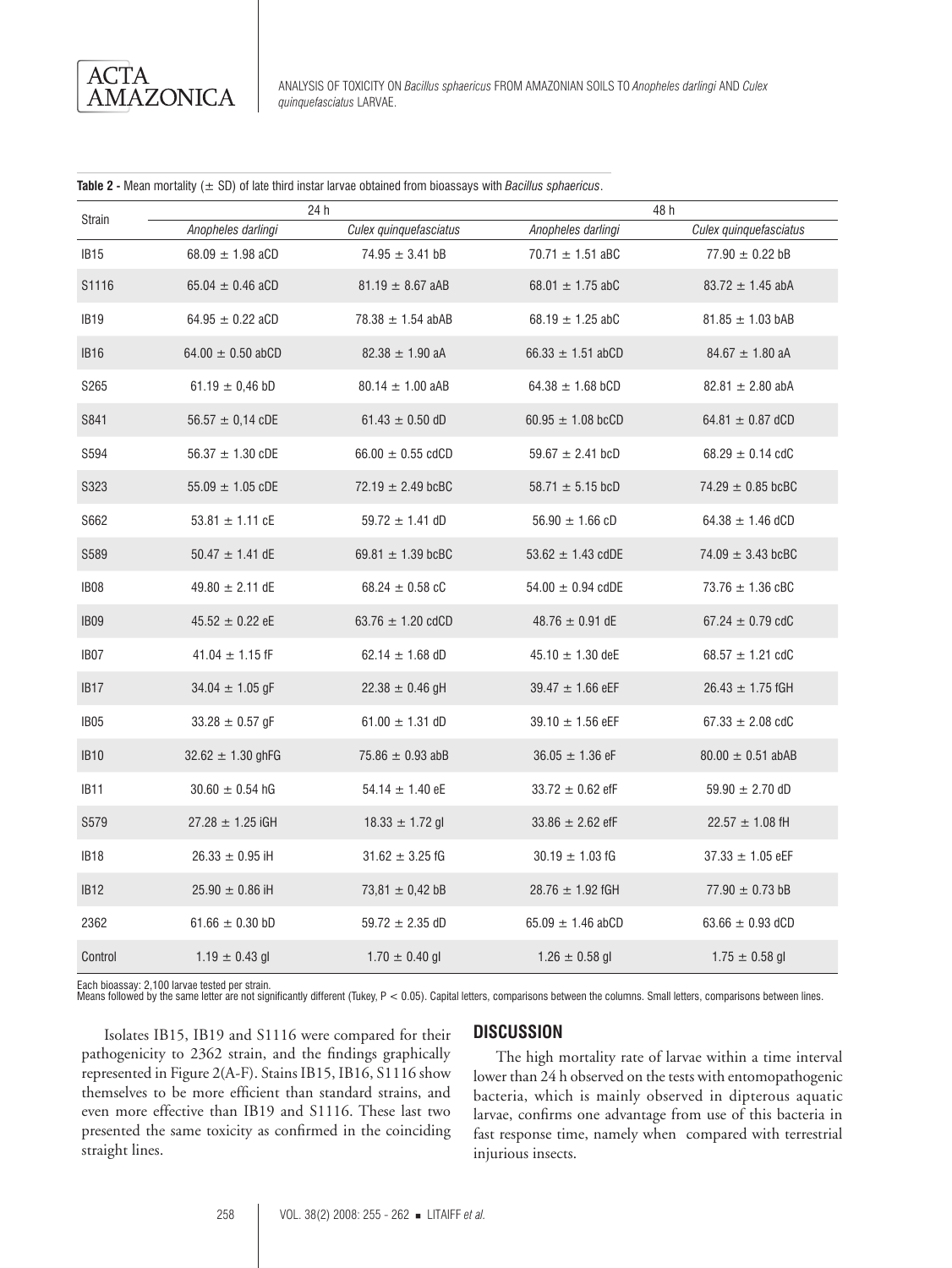

Analysis of toxicity on *Bacillus sphaericus* from amazonian soils to *Anopheles darlingi* and *Culex quinquefasciatus* larvae.

|  | <b>Table 3 -</b> Median lethal concentration (LC <sub>so</sub> ppm) of <i>Bacillus sphaericus s</i> trains to third instar larvae of <i>Anopheles darlingi</i> and <i>Culex quinquefasciatus</i> . |  |  |  |  |  |  |
|--|----------------------------------------------------------------------------------------------------------------------------------------------------------------------------------------------------|--|--|--|--|--|--|
|--|----------------------------------------------------------------------------------------------------------------------------------------------------------------------------------------------------|--|--|--|--|--|--|

| <b>Strain</b>    |                      | Anopheles darlingi      |                      | Culex quinquefasciatus  |  |  |
|------------------|----------------------|-------------------------|----------------------|-------------------------|--|--|
|                  | Probit equation      | $LC_{50}$ ppm (95% CI)  | Probit equation      | $LC_{50}$ ppm (95% CI)  |  |  |
| IB <sub>15</sub> | $Y = 2.466 + 1.771x$ | $0.040(0.034 - 0.047)$  | $y = 2.586 + 1.616x$ | $0.025(0.020 - 0.030)$  |  |  |
| S1116            | $Y = 2.148 + 1.627x$ | $0.048(0.040 - 0.069)$  | $y = 3.011 + 1.680x$ | $0.016(0.014 - 0.018)$  |  |  |
| IB <sub>19</sub> | $Y = 2.157 + 1.637x$ | $0.048(0.039 - 0.057)$  | $y = 2.512 + 1.441x$ | $0.018(0.014 - 0.022)$  |  |  |
| <b>IB16</b>      | $Y = 2.176 + 1.695x$ | $0.052(0.045 - 0.060)$  | $y = 2.951 + 1.588x$ | $0.014(0.012 - 0.016)$  |  |  |
| S265             | $Y = 1.742 + 1.104x$ | $0.057(0.051 - 0.064)$  | $y = 2.792 + 1.576x$ | $0.017(0.014 - 0.019)$  |  |  |
| S841             | $Y = 2.157 + 1.984x$ | $0.082(0.074 - 0.089)$  | $y = 1.911 + 1.557x$ | $0.059(0.053 - 0.066)$  |  |  |
| S594             | $Y = 1.695 + 1.536x$ | $0.079(0.071 - 0.087)$  | $y = 2.706 + 2.060x$ | $0.049$ (0.044 - 0.053) |  |  |
| S323             | $Y = 2.473 + 2.410x$ | $0.094(0.079 - 0.109)$  | $y = 2.382 + 1.561x$ | $0.030(0.026 - 0.033)$  |  |  |
| S662             | $Y = 2.028 + 2.033x$ | $0.101(0.085 - 0.116)$  | $y = 2.456 + 1.583x$ | $0.028$ (0.025 - 0.031) |  |  |
| S589             | $Y = 1.808 + 1.948x$ | $0.118(0.106 - 0.130)$  | $y = 1.962 + 1.309x$ | $0.032$ (0.027 - 0.036) |  |  |
| IB <sub>08</sub> | $Y = 1.339 + 1.454x$ | $0.120(0.096 - 0.147)$  | $y = 2.213 + 1.559x$ | $0.038(0.034 - 0.042)$  |  |  |
| IB <sub>09</sub> | $Y = 1.342 + 1.625x$ | $0.149(0.135 - 0.164)$  | $y = 2.351 + 1.835x$ | $0.052$ (0.046 - 0.059) |  |  |
| IB07             | $Y = 1.201 + 1.704x$ | $0.197(0.179 - 0.218)$  | $y = 1.454 + 1.130x$ | $0.052$ (0.044 - 0.059) |  |  |
| IB <sub>17</sub> | $Y = 0.632 + 1.278x$ | $0.320(0.282 - 0.365)$  | $y = 0.184 + 1.046x$ | $0.960(0.670 - 1.605)$  |  |  |
| IB <sub>05</sub> | $Y = 0.612 + 1.360x$ | $0.354(0.311 - 0.405)$  | $y = 1.241 + 1.114x$ | $0.053(0.046 - 0.060)$  |  |  |
| <b>IB10</b>      | $Y = 0.397 + 1,000x$ | $0.401 (0.342 - 0.478)$ | $y = 1.959 + 1.117x$ | $0.018(0.014 - 0.021)$  |  |  |
| IB <sub>11</sub> | $Y = 0.345 + 1.031x$ | $0.463(0.393 - 0.556)$  | $y = 1.087 + 1.012x$ | $0.084$ (0.073 - 0.097) |  |  |
| S579             | $Y = 0.343 + 1.223x$ | $0.524(0.453 - 0.616)$  | $y = 0.249 + 0.895x$ | $1.899(1.387 - 2.850)$  |  |  |
| <b>IB18</b>      | $Y = 0.543 + 0.858x$ | $0.864$ (0.625 - 1.312) | $y = 0.120 + 0.568x$ | $0.952(0.584 - 1.930)$  |  |  |
| <b>IB12</b>      | $Y = 0.253 + 1.208x$ | $0.617(0.527 - 0.737)$  | $y = 2.195 + 1.360x$ | $0.024$ (0.021 - 0.028) |  |  |
| 2362             | $Y = 1.481 + 1.484x$ | $0.057(0.047 - 0.069)$  | $y = 1.855 + 1.564x$ | $0.065(0.059 - 0.072)$  |  |  |

 $x = \log$  of dose tested.

The *Bacillus* that present entomopathogenic activity brings about a collapse in the nervous and muscle systems, resulting in the loss of ability to fluctuate, and, consequently, asphyxia by drowning becomes the main cause of death (Habib, 1983). Oliveira & Tadei (2005) described the body paralysis as the initial disturbance of larval behaviour of *A. albitarsis, C. quinquefasciatus* and *A. aegypti,* after being treated for 30 minutes with 0.01, 0.1 and 1.0 mg/l of *B. sphaericus* of 2362 and S1116 strains. Changes on internal and external morphology were observed after 15 minutes with

evident structural disorganisation of the intestinal epithelium, showing most of the cells to be swollen, vacuolated, with an increased number of secretion vesicles and an irregularly disposed brush border (Oliveira *et al*., 2005).

In this study, all tested strains presented toxicity, but in differentiated levels in both target-species. Only the IB15 strain showed high toxicity in tests with *A. darlingi,* (larvae mortality above 70%), twelve isolates showed mean toxicity (30 and 70%) and seven showed low toxicity (under 30%). In *C. quinquefasciatus*, ten, seven, and three isolates presented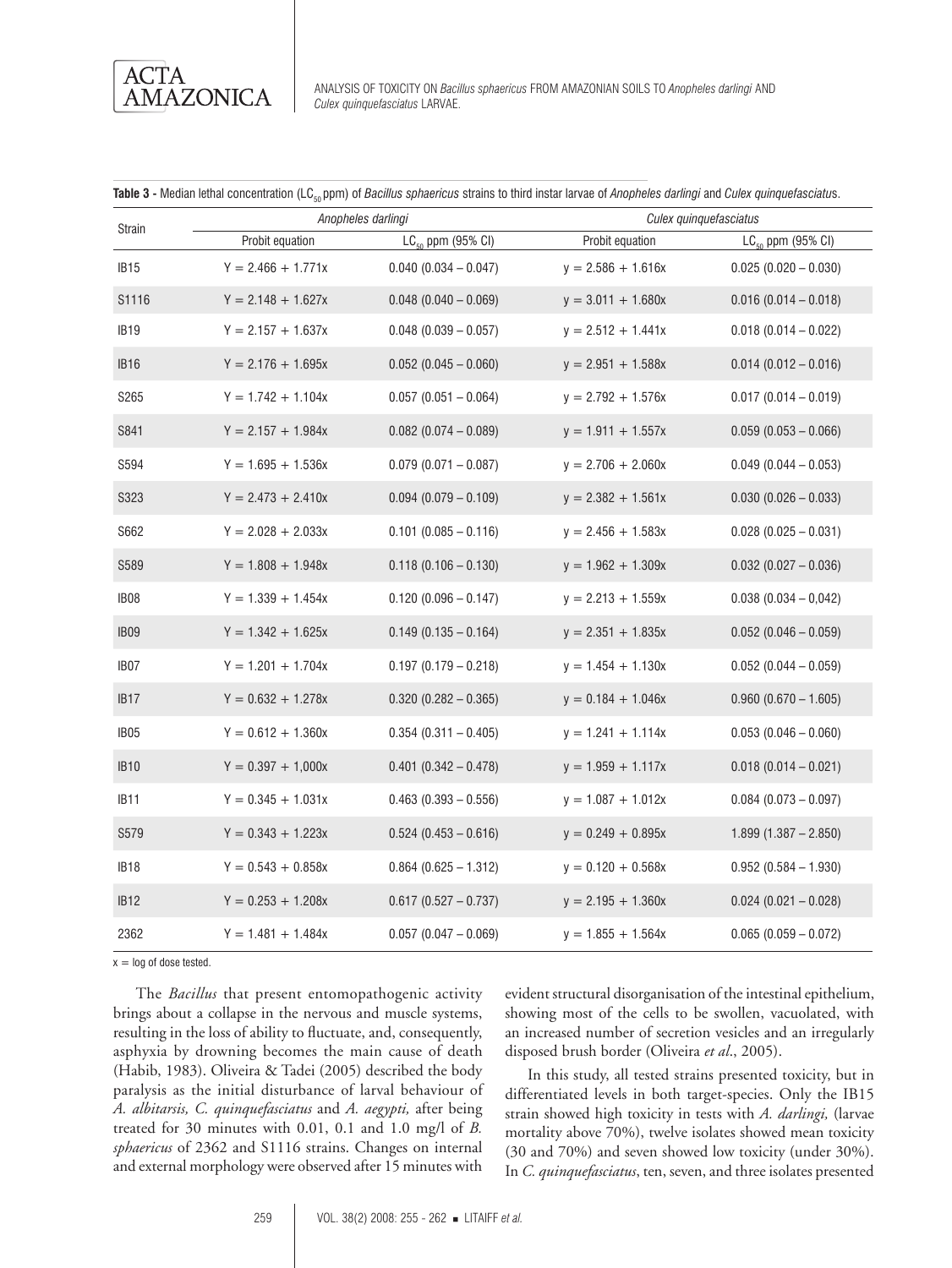**Table 4 -** Potency of *Bacillus sphaericus* strains from Amazonian soils relative to 2362 standard strain obtained from POLO-PC.

|                  | Relative potency to 2362 strain |                  |                            |  |  |
|------------------|---------------------------------|------------------|----------------------------|--|--|
| <b>Strain</b>    | Anopheles darlingi              | <b>Strain</b>    | Culex. quinquefasciatus    |  |  |
| <b>IB15</b>      | $1.515$ $(1.207 - 1.906)$       | <b>IB16</b>      | $4.750$ $(4.081 - 5.553)$  |  |  |
| S1116            | $1.244$ $(1.024 - 1.512)$       | S1116            | $4.231$ $(3.648 - 4.925)$  |  |  |
| IB <sub>19</sub> | $1.238$ $(1.008 - 1.523)$       | S265             | $3.878$ $(3.339 - 4.519)$  |  |  |
| IB <sub>16</sub> | $1.156$ $(0.942 - 1.420)$       | <b>IB19</b>      | $3.435$ $(2.891 - 4.102)$  |  |  |
| S265             | $0.980$ $(0.829 - 1.160)$       | <b>IB10</b>      | $2.910$ $(2.108 - 4.083)$  |  |  |
| S841             | $0.756$ $(0.570 - 1.000)$       | IB <sub>15</sub> | $2.640$ $(2.289 - 3.052)$  |  |  |
| S594             | $0.737$ $(0.640 - 0.849)$       | IB <sub>12</sub> | $2.484$ $(2.093 - 2.957)$  |  |  |
| S323             | $0.690$ $(0.465 - 1.020)$       | S662             | $2.368$ $(2.056 - 2.732)$  |  |  |
| S662             | $0.620$ $(0.461 - 0.831)$       | S323             | $2.185$ $(1.895 - 2.524)$  |  |  |
| S589             | $0.519$ $(0.395 - 0.679)$       | S589             | $1.891$ $(1.538 - 2.333)$  |  |  |
| <b>IB08</b>      | $0.477$ $(0.390 - 0.582)$       | IB08             | $1.711(1.488 - 1.970)$     |  |  |
| <b>IB09</b>      | 0.391<br>$(0.326 - 0.466)$      | S594             | $1.453$ $(1.143 - 1.849)$  |  |  |
| IB <sub>07</sub> | $0.296$ $(0.245 - 0.356)$       | IB <sub>09</sub> | $1.303$ $(1.087 - 1.564)$  |  |  |
| IB <sub>17</sub> | $0.182$ $(0.147 - 0.223)$       | IB <sub>07</sub> | $1.110 (0.812 - 1.521)$    |  |  |
| <b>IB05</b>      | $0.164$ $(0.136 - 0.195)$       | S841             | $1.100$ $(0.957 - 1.263)$  |  |  |
| <b>IB10</b>      | $0.156$ $(0.099 - 0.233)$       | IB <sub>05</sub> | $(0.767 - 1.526)$<br>1.081 |  |  |
| <b>IB11</b>      | $0.137$ $(0.089 - 0.202)$       | <b>IB11</b>      | $0.690$ $(0.454 - 1.038)$  |  |  |
| S579             | $0.116$ $(0.089 - 0.149)$       | IB <sub>18</sub> | $0.130$ $(0.037 - 0.327)$  |  |  |
| <b>IB12</b>      | 0.101<br>$(0.077 - 0.129)$      | IB <sub>17</sub> | $0.088$ $(0.056 - 0.130)$  |  |  |
| <b>IB18</b>      | $0,091$ $(0.048 - 0.154)$       | S579             | $0.060$ $(0.033 - 0.099)$  |  |  |

high, mean, and low toxicity respectively. *C. quinquefasciatus* was more susceptible, reaching 66.8% versus 51.5% in *A. darlingi*. These findings agree with those from earlier studies pointing out the high susceptibility of *Culex* sp. to *B. sphaericus*  (Singer, 1980; Yousten, 1984; Mulla *et al*., 1986).

Gujar (2001) had considered that the difference among observed effects in distinct larvae instars treated with *B. thuringiensis* may be explained by less food consumed by later instar larvae, resulting in less absorption efficiency in digesting food, but compensated by an increase in the utilisation of ingested and digested food into body substance. According to Nielsen-LeRoux (1992) and Silva-Filha (2005), the differentiated activity of the toxin in insects may be also attributed to the affinity of the receptors present in the intestinal epithelium with toxin among some mosquito species. The description of membrane receptors and their

interaction with the toxin contribute to elucidate how the *B. sphaericus* and resistance mechanisms act.

Pathogenicity tests among new isolates are essential in order to select strains for the production of biolarvicides as well as to estimate the virulence in commercial products. Laboratory bioassays determine the *Bacillus* minimum effective dose, as a parameter for use in the field (Becker, 2003). In the assays carried out with *C. quinquefasciatus,* eleven strains presenting  $LC_{50}$  between 0.014 and 0.038 ppm were significantly more efficient than the results obtained from strain 2362 (0.065 ppm). On *A. darlingi* only IB15 (0.040 ppm) was more effective than the standard strain (0,057 ppm). Similar findings were obtained by Lacey & Singer (1982) in their tests with *B. sphaericus* 2013-4 and 2013-6. These authors obtained  $LC_{50}$  equal to 0.0187 and 0.0168 ppm on *A. albimanus* and  $\overline{LC}_{50}$  of 0.0527 and 0.0558 ppm on *A. quadrimaculatus* larvae.

In relation to the standard strain, IB15 was nearly 50% more efficient, followed by S1116 and IB19 (24%). On *C. quinquefasciatus,* isolates IB16, S1116, S265, and IB19 were 300-400% more powerful. Other works with *B. sphaericus* indicated strains with greater potency than the 2362 in bioassays with *A. nuneztovari* and *A. darlingi,* S20, S46, S2, and S4, with a potency four and five times greater (Rodrigues *et al*., 1998).

In Brazil, several isolates from all regions of the country have shown great potential for use in biolarvicides, but due to differences in methodology employed in bioassays, these findings cannot be compared with those found in the present study (Silva *et al*., 2002; Monnerat *et al*., 2004).

Comparison between IB15, IB19, and S1116 Probit lines, showed parallel lines, indicating qualitative similarity; however, it was necessary to use a smaller dose of the *Bacillus* to kill 50% of the target population in the three Amazonian strains. In one to one comparisons, IB15 presented a greater effectiveness than IB19 and S1116; the two were similar as indicated by the coinciding straight-lines.

Larvicidal activity was observed in all strains of *B. sphaericus* from Amazonia in differentiated toxicity levels, while the *C. quinquefasciatus* larvae was more susceptible than *A. darlingi*. Strains IB15, IB19, and S1116 showed greater relative potency to the standard strain 2362, and are recommended as potential agents for the biological control of mosquitoes. In field trials, the diversity in larvicidal activity plus the ecological effects are relevant when considering the possibilities of using *B. sphaericus* for the biological control of mosquito target-species that coexist in breeding sites, and the laboratory bioassays are a good tool for screening entomopathogenic microrganisms.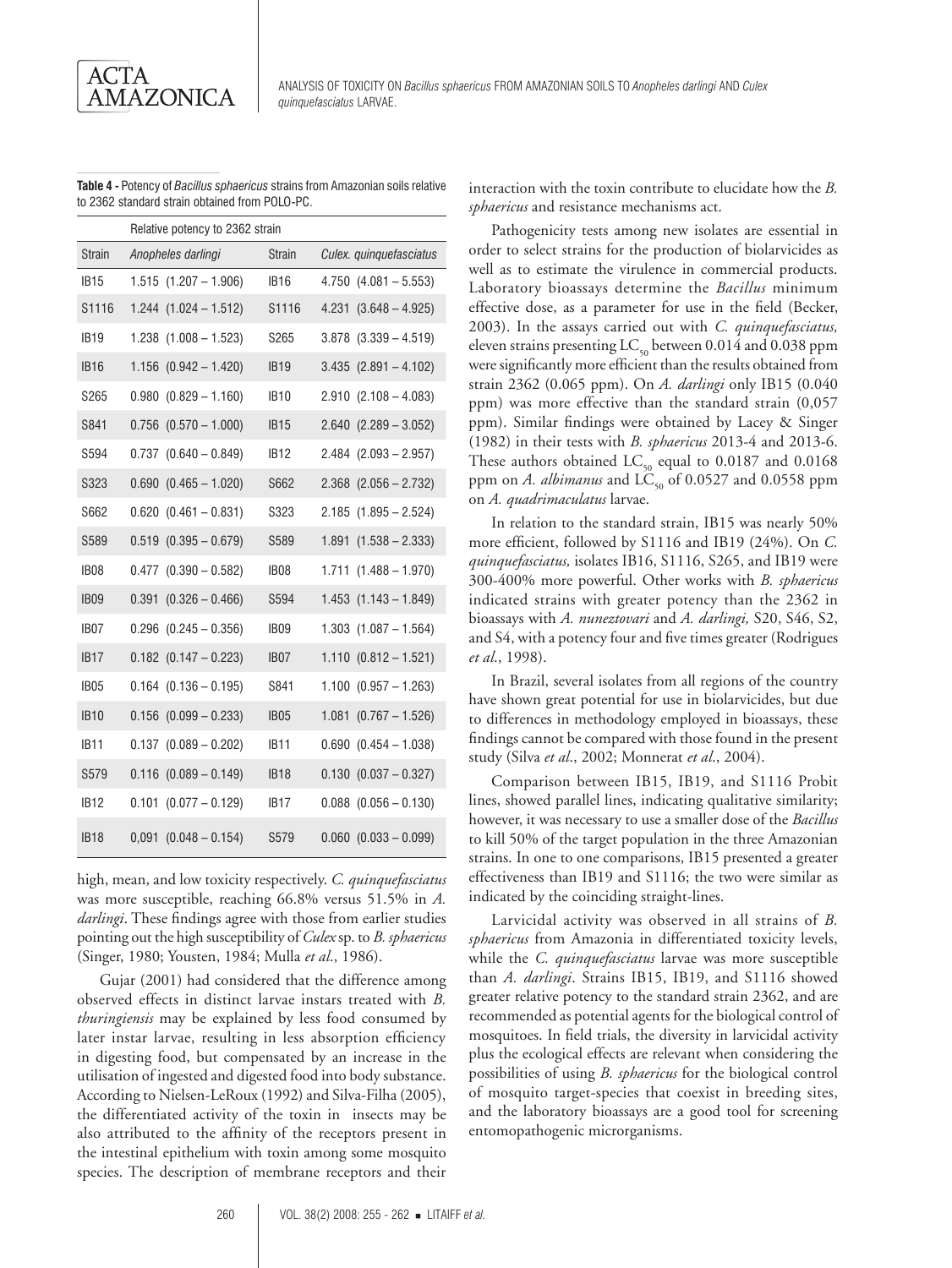

Analysis of toxicity on *Bacillus sphaericus* from amazonian soils to *Anopheles darlingi* and *Culex quinquefasciatus* larvae.



**Figure 2 -** Comparison among *Bacillus sphaericus* stains linear regression lines in tests with *A. darlingi* larvae.

# **ACKNOWLEDGEMENTS**

The authors thank FAPEAM, CTPETRO and PIATAM for financial support on this study; Dr Rose Gomes Monnerat

(CENARGEN/EMBRAPA) for providing some *B. sphaericus*  strains; and the Malaria Dengue Laboratory' technicians for collecting and identifying the mosquitoes species.